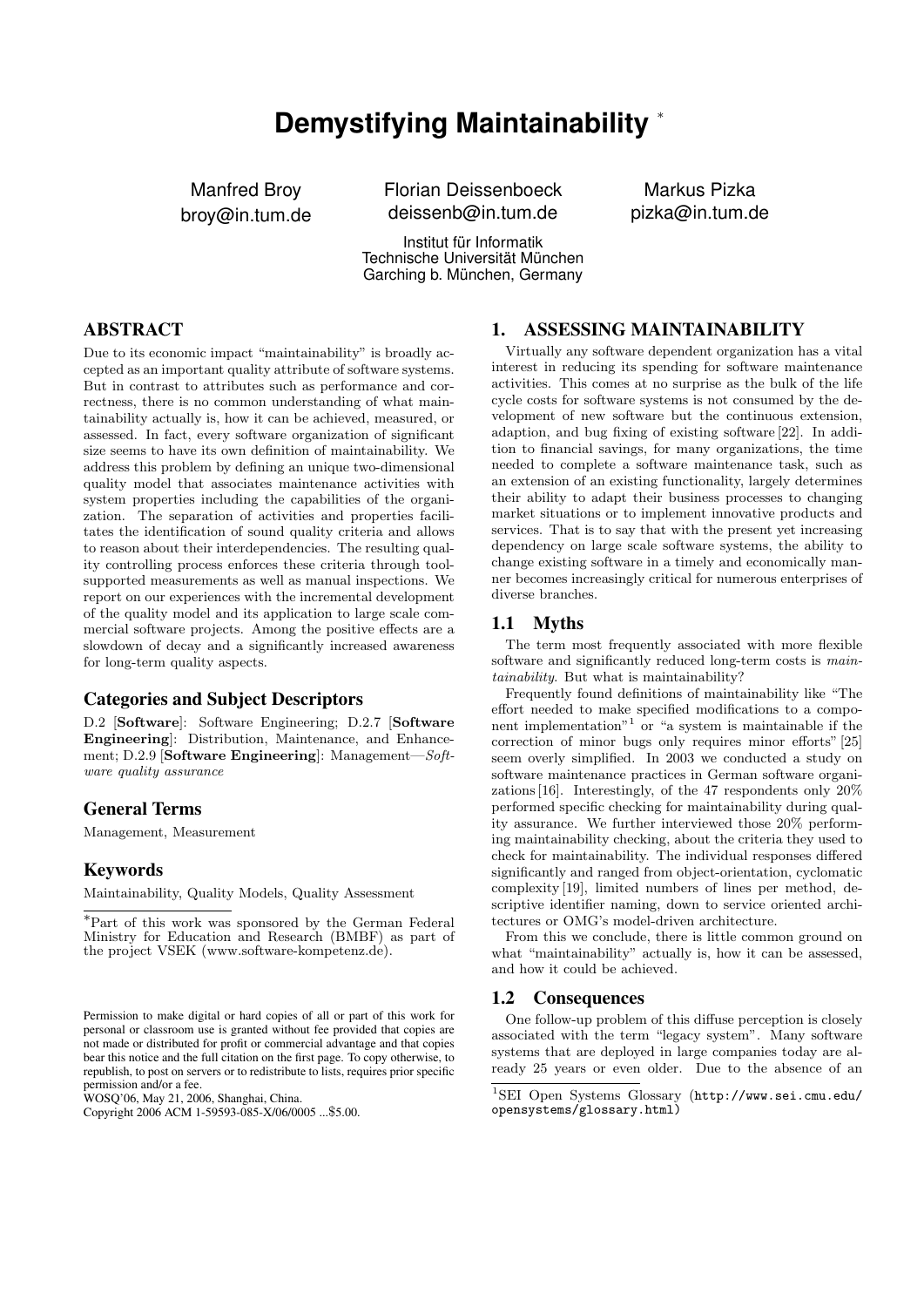accepted set of criteria for the assessment of the maintainability of existing software systems and the low profile of structured assessment processes such as SRAH [23] they are often hastily coined as "legacy" because of rather inessential properties such as an unfashionable implementation language and style. The term "legacy" is often equated with being "unmaintainable" or the desire to replace it.

This in turn causes frequent reinventions of the wheel. We are indeed surprised how large organizations willingly spend enormous budgets just to replace existing "legacy" systems with new ones that frequently neither provide any increased "maintainability" nor added business value. In recent times, at least three large scale displacement projects have come to our attention, where the development of the new system was canceled even before their first release. The total loss of these three projects sums up to more than 50 million dollars.

To avoid such losses it is mandatory to substitute subjective judgement with solid reasoning by means of wellfounded criteria that allow to assess the state of a system as well as the future impact of the defects it contains.

#### 1.3 Well-Founded and Checkable

Certainly, programming and documentation guide lines as well as international standards [14] list various possible criteria for "maintainability". However, we argue that the missing impact and adoption of these criteria is due to one or both of the following two shortcomings of these criteria: first, being too general to be assessed (e. g. modifiability) or second, having no sound justification (e. g. methods may be no longer than 30 lines). Non-assessable criteria can inherently not have any impact, unjustified ones become ignored.

Therefore, effective criteria must be both well-founded and checkable. Otherwise, they will have no impact and/or will be ignored. Note that we stress "checkable" instead of "measurable with a tool" because we carefully distinguish between automatic, semi-automatic and manual checking (i. e. inspections) and exploit all three possibilities to effectively assess maintainability.

The approach presented in this paper uses a top-down method to identify criteria that fulfill these requirements. The stepwise top-down refinement of goals into subgoals and down to checkable criteria helps to achieve completeness and allows to reason about the criteria and their interplay. The starting point of this refinement is the breakdown of maintenance tasks into phases and activities according to [12]. Considering the diverse nature of activities, such as "problem understanding" and "testing" it becomes evident, that the criteria that actually influence the maintenance effort a numerous and diverse. Psychological effects, such as the broken window [24] deserve just as much attention as organizational issues (e. g. turnover) and properties of the code like naming of identifiers [5]. Any of these aspects may have a significant and vastly independent impact on the future maintenance effort.

### 2. RELATED WORK

Besides the rather vague definitions of maintainability cited above there are more elaborated definitions in the context of software metrics and quality modeling.

Metrics-based Approaches Several groups proposed metrics-based methods to measure attributes of software systems which are believed to affect maintenance [1, 4]. Typically, these methods use a set of well-known metrics like lines of code, Halstead volume [11], or McCabe's Cyclomatic Complexity [19] and combine them into a single value, called maintainability index by means of statistically determined weights.

Although such indices may indeed often expose a correlation with subjective impressions and economical facts of a software system, they still suffer from serious shortcomings. First, their intrinsic goal is to assess overall maintainability which is, as we claimed above, of questionable use as long as the organizational context of the observation and the future purpose of the system is ignored.

Second, they focus on properties which can be measured automatically by analyzing source code and thereby limit themselves to syntactic aspects. Unfortunately, many essential quality issues, such as the usage of appropriate data structures and meaningful documentation, are semantic in nature and can inherently not be analyzed automatically.

Lastly, the indices and the underlying metrics are rarely validated and frequently violate the most basic requirements for measures; see measurement theory [10, 15]. Because of this, most known metrics, such as the Cyclomatic Complexity, are neither sufficient nor necessary to indicate a quality defect. Therefore, individual metrics or simple indices provide only a poor basis for effective quality assessments.

Quality Modeling As maintainability is commonly perceived as a quality attribute similar to security or safety [14] it is only natural that research on software maintenance adopted many ideas from the broader field of software quality. A promising approach developed in this field are quality models which aim at describing complex quality criteria by breaking them down into more manageable sub-criteria. Such models are usually designed in a tree-like fashion with abstract quality attributes like maintainability or reliability at the top and more concrete ones like analyzability or changeability on lower levels. The leaf factors are ideally detailed enough to be assessed with some software metrics. The values determined by the metrics can then be aggregated towards the root of the tree to obtain values for higher level quality attributes. This method is frequently called the decompositional or Factor-Criteria-Metric (FCM) approach and was first used by McCall [20] and Boehm [3].

Although these and more recent approaches like [8, 7, 18] are clearly superior to the purely metrics based approaches described above, they have also failed to establish a broadly acceptable basis for quality assessments so far. We believe the reasons for this are the prevalent yet unrealistic desire to condense quality attributes as complex as maintainability into a single value and the fact that these models typically limit themselves to a fixed number of model levels. For example, FCM's 3 level structure is inadequate. High level goals like usability can not be broken down into measurable properties in only 2 steps. Further troublesome is their reluctance against properties that can not be measured automatically or aren't directly related to the product but the associated organization. E. g. it is incomprehensible why non of the models known to us highlights the influence of organizational issues like the existence of a configuration management processes on the overall maintenance effort.

Processes and Process Models Typically these organizational issues are covered by process-based approaches to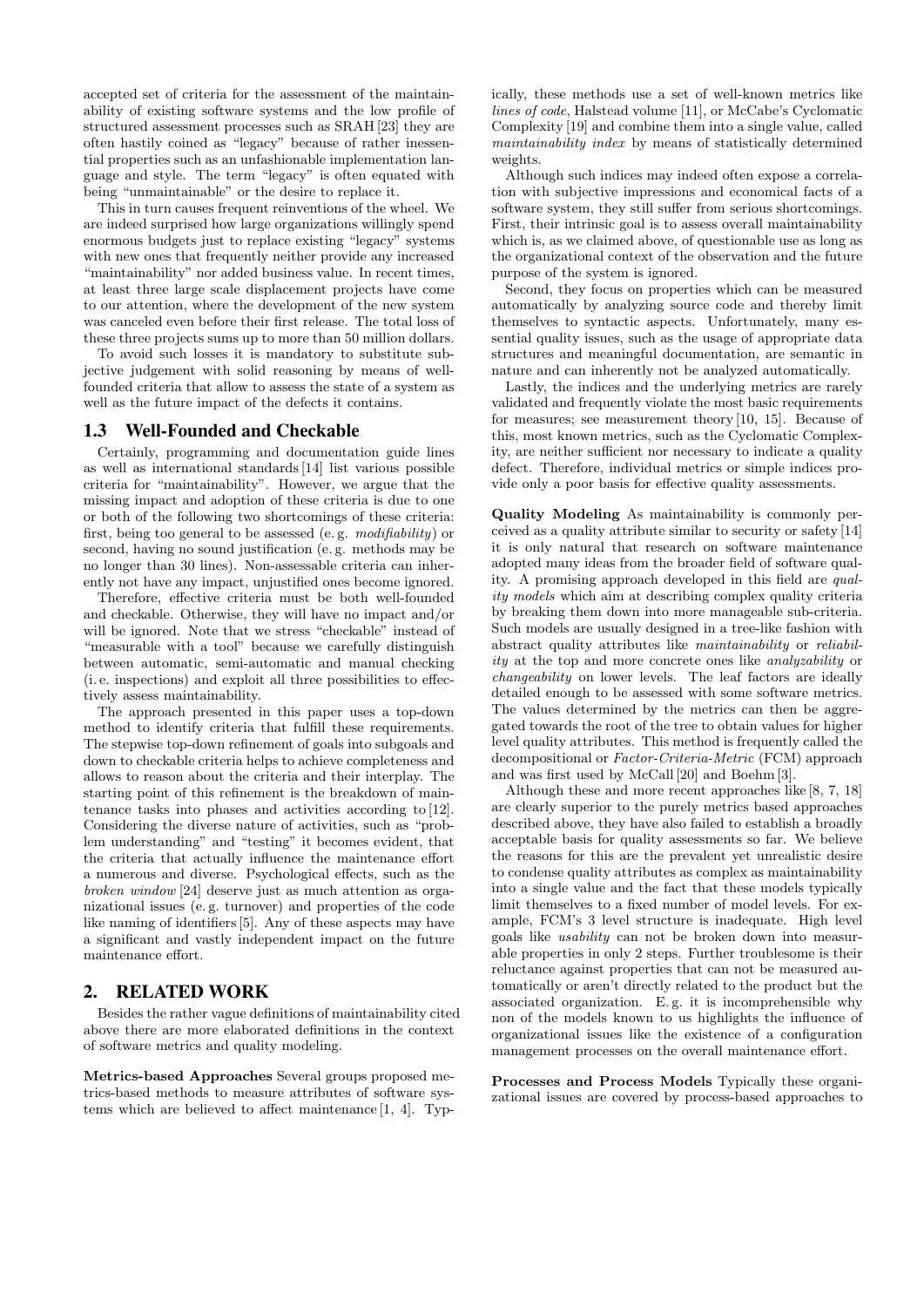software quality like the ISO 9000 standards or CMM [21]. Unfortunately, there is the widely disputed misconception, that good processes automatically guarantee high quality products [17]. Of course, processes are of high importance and they determine the reliability and reproducibility of the development process. However, the quality of the outcome still strongly depends on the actual criteria, skills, and tools used during development.

There's an abundance of further highly valuable work on software quality in general and maintainability in particular that we do not explicitly mention here, as it is either out-ofscope or does not fundamentally differ from the work already mentioned. Overall, this is and has been a very active field of research which definitely does not need to be reinvented by itself. Nevertheless, there are significant gaps and severe misconceptions which demand to be filled respectively corrected.

# 3. MODELING MAINTAINABILITY

To provide a solid foundation for both, the assessment of existing systems and the development of new long-lived software systems we developed a two dimensional quality model that integrates and explains relevant criteria and describes their impact on actual maintenance activities. The following paragraphs describe the process that has led to this model and the final result.

#### 3.1 Acts vs Facts

In an initial step we together with our industrial partners conducted several brainstorming sessions led by the question "What are the factors that influence maintenance productivity?". Our aim was to collect all relevant ideas and build a FCM like decompositional quality model from there. Unlike Dromey [8] suggested we did not build the model bottom-up starting from the measurable criteria. Instead, we tried to build the model top-down to ensure that all criteria considered relevant for maintenance productivity, independently from the question on how difficult the measurement or assessment could become, are collected.

In turn of this incremental refinement process it became harder and harder to maintain a consistent model that adequately described the interdependencies between the various quality criteria. A thorough analysis of this phenomenon revealed that our model and indeed most previous models mixed up nodes of two very different kinds: maintenance activities and characteristics of the system to maintain. An example for this problem is given in figure 1 which shows the maintainability branch of Boehm's Software Quality Characteristics Tree [3].



Figure 1: Software Quality Characteristics Tree

Though adjectives are used as descriptions the nodes in the gray boxes refer to activities whereas the uncolored nodes

describe system characteristics (albeit very general ones). So the model should rather read as: When we maintain a system we need to *modify* it and this activity of *modification* is (in some way) influenced by the structuredness of the system. While this difference may not look important at first sight we claim that this mixture of activities and characteristics is at the root of most problems encountered with previous models. The semantics of the edges of the tree is unclear or at least ambiguous because of this mixture. And since the edges do not have a clear meaning they neither indicate a sound explanation for the relation of two nodes nor can they be used to aggregate values!

As the actual maintenance efforts strongly depend on both, the type of system and the kind of maintenance activity it should be obvious that the need to distinguish between activities and characteristics becomes not only clear but imperative. This can be illustrated by the example of two development organizations where company A is responsible for adding functionality to a system while company B's task is merely fixing bugs of the same system just before its phaseout. On can imagine that the success of company A depends on different quality criteria (e. g. architectural characteristics) than company  $B$ 's (e.g. a well-kept bug-tracking system). While both organizations will pay attention to some common attributes such as documentation, A and B would and should rate the maintainability of  $S$  in quite different ways because they're involved in fundamentally different activities.

Focusing on the individual factors that influence productivity within a certain context widens the scope of the relevant criteria. A and B's productivity is not only determined by the system itself but by a plethora of other factors which include the skills of the engineers, the presence of appropriate software processes and the availability of proper tools like debuggers. To capture all these factors together with the system's characteristics we choose to speak about facts about the situation instead of properties of the software system from now on.

#### 3.2 The 2-Dimensional Model

The consequent separation of activities and facts leads to a new 2-dimensional quality model that regards activities and facts as rows and columns of a matrix with explanations for their interrelation as its elements.

The set of relevant activities depends on the particular development and maintenance process of the organization that uses the quality model. As an example, we use the IEEE 1219 standard maintenance process [13]. Its activity breakdown structure is depicted in figure 2. To the sake of brevity we only show a subset of the activities. Note, that the edges of the tree do have a clear meaning, that is the decomposition of activities into subtasks.

The 2nd dimension of the model, the facts about the situation, are modeled similar to an FCM model but without activity-based nodes like augmentability. It's important to understand, that we do not limit this dimension to properties of the software system, e. g. structuredness, but try to capture all factors that affect one or more activities. An excerpt of a facts tree is shown in figure 3. Again, the semantics of the edges within this tree is free from ambiguity though different from the activity tree. The joint development of the facts tree with our industrial partners lead to more than 250 different facts.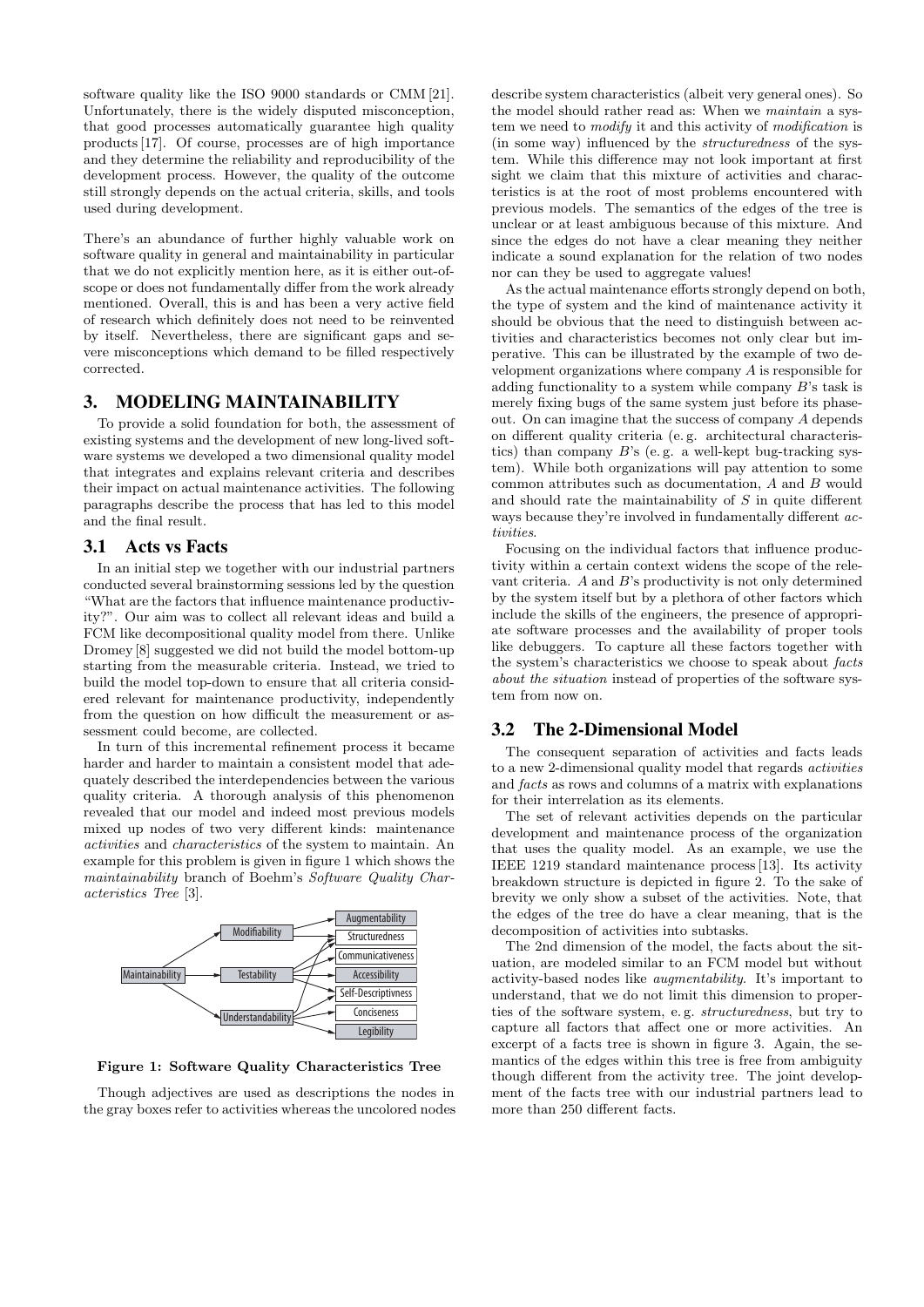

Figure 2: Example activities



Figure 3: Example facts

Obviously the granularity of the facts shown in the diagrams are too coarse to be actually evaluated. We follow the FCM approach for the situation tree by stepwise refining high level facts into detailed, tangible ones which we call atomic facts. An atomic fact is a fact that can or must be assessed or checked without further decomposition either because its assessment is obvious or there is no known decomposition.

Since many important atomic facts are semantic in nature and inherently not computable, we carefully distinguish three fact categories for the implementation of the quality model.

- 1. Computable facts that can be extracted or measured with a tool. An example is an automated check for switch-statements without a default-case.
- 2. Facts that require manual activities; e. g. reviews. An example is a review activity that identifies the improper use of data structures.
- 3. Facts that can be computed to a limited extent requiring additional manual inspection. An example is redundancy analysis where cloned source code can be found with a tool but other kinds of redundancy must be left to manual inspection.

To achieve or measure maintainability in a given project setting we now need to establish the interrelation between facts and activities. Because of the tree-like structures of activities and facts it is sufficient to link atomic facts with atomic activities. This relationship is best expressed by a matrix as depicted in the simplified figure 4.

The matrix points out what activities are affected by which facts and allows to aggregate results from the atomic level onto higher levels in both trees because of the unambiguous semantics of the edges. So, one can determine that concept location is affected by the names of identifiers and the presence of a debugger. Vice versa, cloned code has an impact



Figure 4: Maintainability Matrix

The aggregation within the two trees provides a simple means to cross-check the integrity of the model. For example, the sample model depicted states that tools don't have an impact on coding, which is nonsense. The problem lies in the incompleteness of the depicted model, that doesn't include tools like integrated development environments.

So far, we have only used a Boolean relation between facts and activities. This can be viewed as regarding every fact of equal importance for any activity which is of course untrue. To better reflect the different impact of the various facts we use relative weights as elements of the matrix. A relative weight is a value within the interval [0, 1] and denotes the impact of the fact on the activity relative to the other facts. A value of 0 refers to no impact and 1 to a situation where the activity is affected by the corresponding fact, only. Consistency of weighting requires that the sums in each column (per atomic activity) is 1.

It should be evident, that the precise determination of the weights will require many years of research and empirical studies similar to the parameters in economic models like CoCoMo [2]. However, we made the experience that even rough estimates of experienced members of the team will already provide good starting points and provide guidance for development teams to focus on relevant quality facts (see section 6).

#### 4. SAMPLE FACTS

As the instance of the model that we use in commercial projects is far too big to be presented in its entirety the following examples are meant to illustrate some details of a realistic instance of our two-dimensional model and emphasize the broad spectrum covered. Since the activity tree is individually determined by each organization according to its processes the following examples focus on the rather invariant facts tree that covers properties of the product as well as organizational issues.

### 4.1 Product Subtree

Clearly, most maintenance activities are somehow influenced by the software product that is to be maintained. Therefore, the bulk of the nodes of the facts tree is concerned with product characteristics. Important facts about the product are concerned either with the code itself or its documentation.

As shown in figure 3 the facts about the code are subdivided into facts about the static and dynamic structure of the code. This categorization was chosen because static as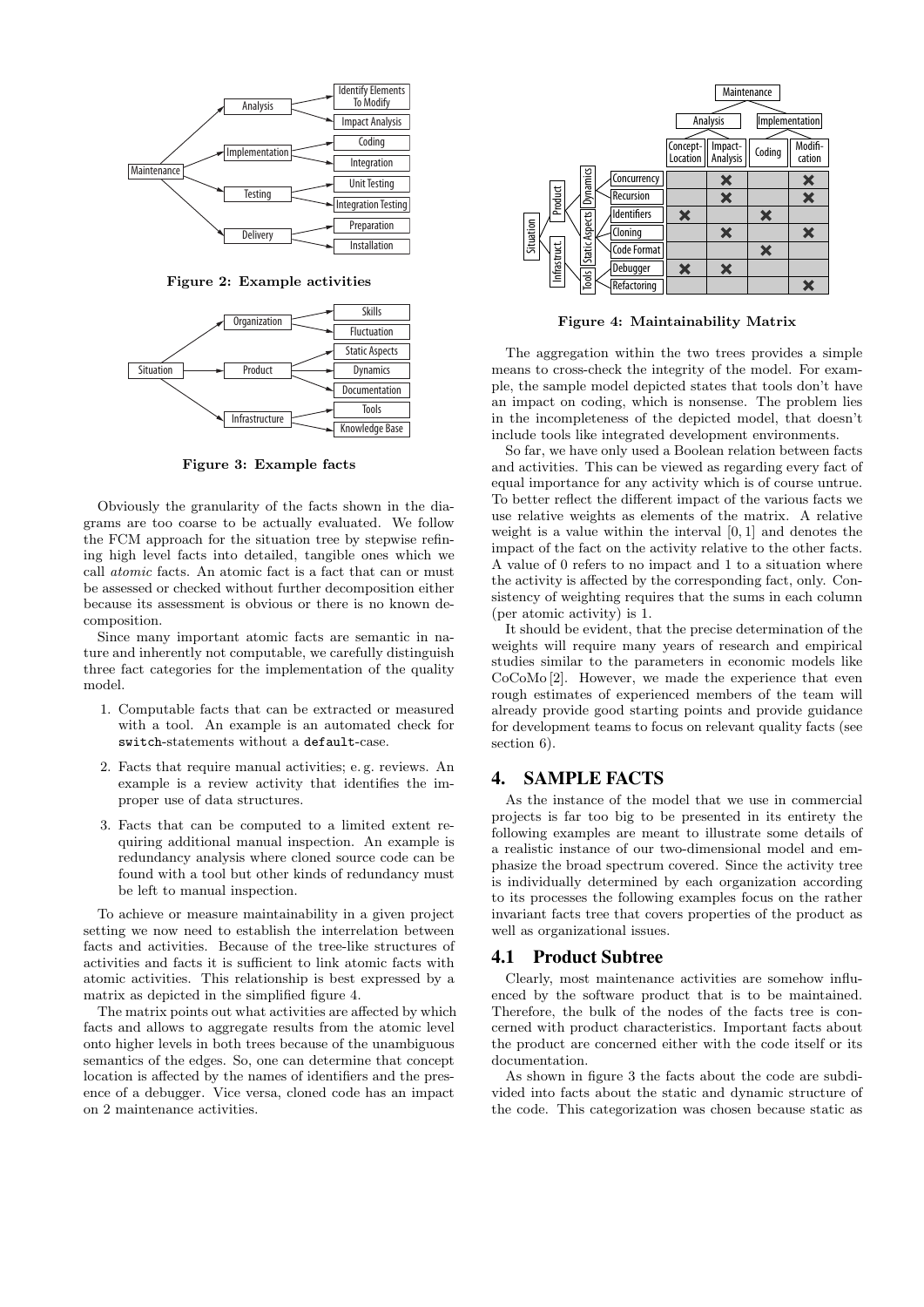well as dynamic aspects of a program are crucial for its comprehension [9] and comprehension is known to be of major importance during software maintenance [12, 1].

Another subtree captures clumsy or dangerous constructs and practices sometimes described as bad smells or anomalies. This includes amongst others code cloning, unused code, or unhandled exceptions. Again some of these facts can be checked automatically using tools and others need manual inspection.

Due to its importance, a considerable number of facts is devoted to documentation properties. Identified facts influencing the readability of the documentation include presentational issues as well as the content of the documentation. Facts of paramount importance are outdatedness, incoherence with the program, redundancy and inadequate breadth. Unfortunately, the documentation subtree offers very sparse opportunities for automated assessments and calls for manual reviews.

We experienced that the detailed explanation of important facts provided through the documentation subtree (currently about 40 nodes) greatly helped to structure the quality assurance process for documentation. Apart from that there's indeed a small but valuable number of facts which can be assessed in an automated way, e. g. for a Java-based system we use an automated check to make sure that all packages, classes, methods, and fields are commented (see also section 6).

## 4.2 Organization Subtree

As stated earlier, a model of maintainability may not restrict itself to product characteristics; it must take organizational issues into account as well. A drastic example that has come to our attention was a company that developed a product of fairly high quality but lost a significant part of its developers to a competitor. One can imagine that an incident like this dramatically increases the future maintenance effort though the system itself has not changed.

Obviously, maintenance productivity strongly depends on the people performing it. So one of the central organizational facts is concerned with human resources and contains atomic facts like turnover measured through the annual turnover rate. Another human resource fact is a skill node which may or may not be associated with productivity metrics.

Process-based research on software quality shows that welldefined processes do contribute to software quality. Our model instance does not go into details of software processes but checks for the existence of sub-processes like configuration management which undisputedly influences various maintenance activities.

A great deal of typical maintenance activities are nowadays efficiently supported by tools. Examples are debuggers, reengineering and visualization tools or configuration management tools. Due to the possible gains in productivity the use of such tools is crucial for efficient maintenance. So, our model instance features a tool subtree as part of the organization subtree. The tool subtree decomposes into respective facts about the different kinds of tools.

## 5. QUALITY CONTROLLING

This comprehensive and structured collection of criteria provides a precise specification of the required quality assurance activities and their frequency. The latter is due to fact that many defects, such as excessive redundancy because of copy&paste programming, can hardly be fixed later on but must be identified and eliminated as soon as possible. Criteria of this kind require daily checking while it is sufficient to check other criteria, such as the consistency of documentation and code, at certain points, only.

Manual quality controlling activities are inherently costly and must be substituted or supported with adequate tool support as far as possible. As a rule of thumb, the likelihood and frequency of a sophisticated quality assessments correlates with the availability of quality assurance tools.

Along with the model we developed the new quality assessment tool framework ConQAT. ConQAT's flexible and reconfigurable pipes-and-filter-style architecture enables the composition of different assessment tools in a way that precisely matches our quality model. Details on ConQAT can be found in [6].

An example ConQAT output is shown in figure 5. Here, a simple traffic-light-scale is used to assess different criteria.

| <b>≌</b> WoSQ Demo |                                    |
|--------------------|------------------------------------|
| Unused Code        | [RED: 17, GREEN: 154]              |
| <b>Design</b>      | [RED: 45, GREEN: 126]              |
| Rating             | [RED: 4, YELLOW: 20, GREEN: 147]   |
| Doc                | [RED: 14, GREEN: 157]              |
| Unit Tests         | [GREEN: 49]                        |
|                    | Test Coverage [RED: 94, GREEN: 77] |
| <b>Clones</b>      | [RED: 19, GREEN: 152]              |

Figure 5: ConQAT Assessment Demo

# 6. EXPERIENCES

Our experiences with the two-dimensional model stem from a commercial project in the field of telecommunication. As the system was large  $(3.5 \text{ MLOC}^2 \text{ C++, COBOL}, \text{Java}),$ 15 years old and under active maintenance with 150 change requests per year it was very well suited for an application of our quality model.

We found that an efficient way of introducing the model was to present it as a single document in a guideline-likefashion since this is what developers are familiar with. This linear representation of the model is generated from a relational database that stores all criteria, activities and their interrelationship. The guideline lists all atomic facts and their influence on the different maintenance activities, and developers can look up what facts influence which activities. In the appendix of the document developers find the relations between different facts. To keep things simple, the impact of atomic facts on the activities was modeled with a three-valued semantic: negative influence, no influence, positive influence.

At the beginning, we encountered a prevalent reluctance to maintainability assessments and were confronted with skepticism. However, developers and project managers alike soon started to develop an interest in maintainability issues after they realized the well-foundedness of the model. Since the matrix elements provide explanations for the influences of factors, their interdependencies, and their effects we could successfully foster a lasting discussion about quality and raise the awareness for the importance of quality issues in general and our quality model in particular.

<sup>2</sup>million lines of code